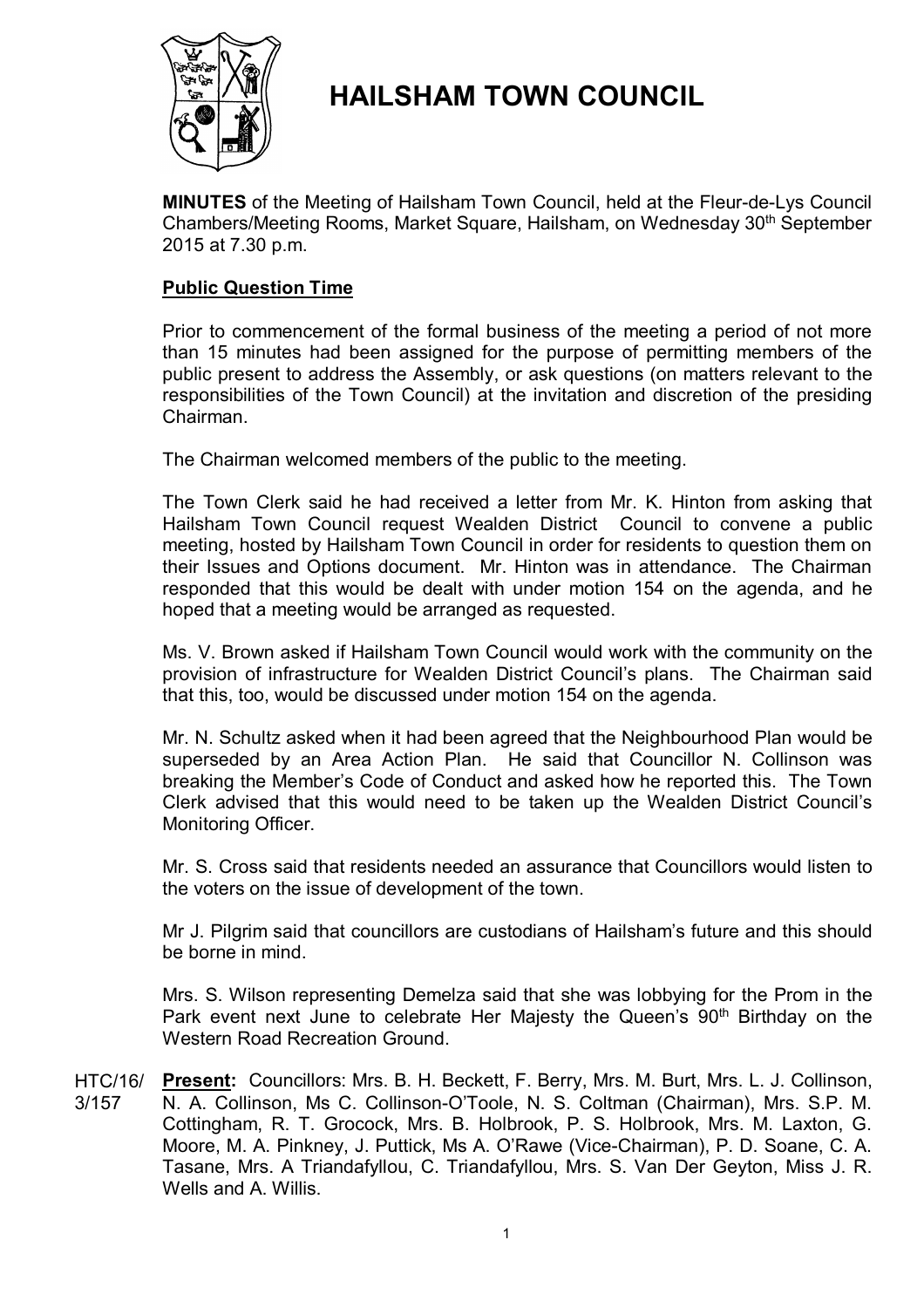158 **Officers in Attendance:** J. Harrison (Town Clerk), M. Caira (Deputy Town Clerk and Business Enterprise Manager), Mrs. K Giddings D. Saxby and T. Hall.

# 159 **Apologies for Absence:**

Apologies for absence were received and accepted from Councillor Mrs. S. Henstock.

# 160 **Declarations of Interest**

Councillor Tasane declared a personal interest in agenda item 10 – Requests to Hold Events on the Western Road Recreation Ground as he lives adjacent to it. He said he would speak on the item but would not vote.

# 161 **Confirmation of Previous Minutes**

**RESOLVED** that the Minutes and Reports of the meeting of the Meeting of Hailsham Town Council (Ref: HTC/15/2/128-145) held on 12<sup>th</sup> July 2015 were confirmed as a correct record, and signed by the Chairman.

# 162 **Matters Arising**

None.

163 **RESOLVED** that the Minutes and Reports of the meeting of the Extraordinary Meeting of Hailsham Town Council (Ref: HTC/15X/2/146-156) held on 12<sup>th</sup> August 2015 were confirmed as a correct record, and signed by the Chairman.

# 164 **Matters Arising**

None.

# 165 **Committee and Panel Reports**

**RESOLVED**, after consideration in accordance with Standing Order 18(e), to receive the following reports of Committees, to approve and adopt the recommendations contained therein and the actions taken as reported therein**.**

A. Finance, Budget and Resources Committee Meetings (9th September 2015) B. Planning and Development Committee Meetings  $(4<sup>th</sup>$  August, 26<sup>th</sup> August and 15<sup>th</sup> September 2015)

C. Communities Committee Meetings  $(3<sup>rd</sup>$  August and  $7<sup>th</sup>$  September 2015)

D. Strategic Projects Committee Meeting (2<sup>nd</sup> September 2015)

# Strategic Projects Committee - 2<sup>nd</sup> September 2015

166 Minute 24 – Dog Park

> Councillor Mrs. L. Collinson said that she had advised the Town Clerk that she wanted this item called over as she was uncertain of the validity of the proposal, but because the large number of items on this agenda, it would wait until the next meeting of the Strategic Projects Committee.

167 Minute 27 – Allotment Rents Increase

Councillor P. Holbrook asked when the increases in rent would take effect. The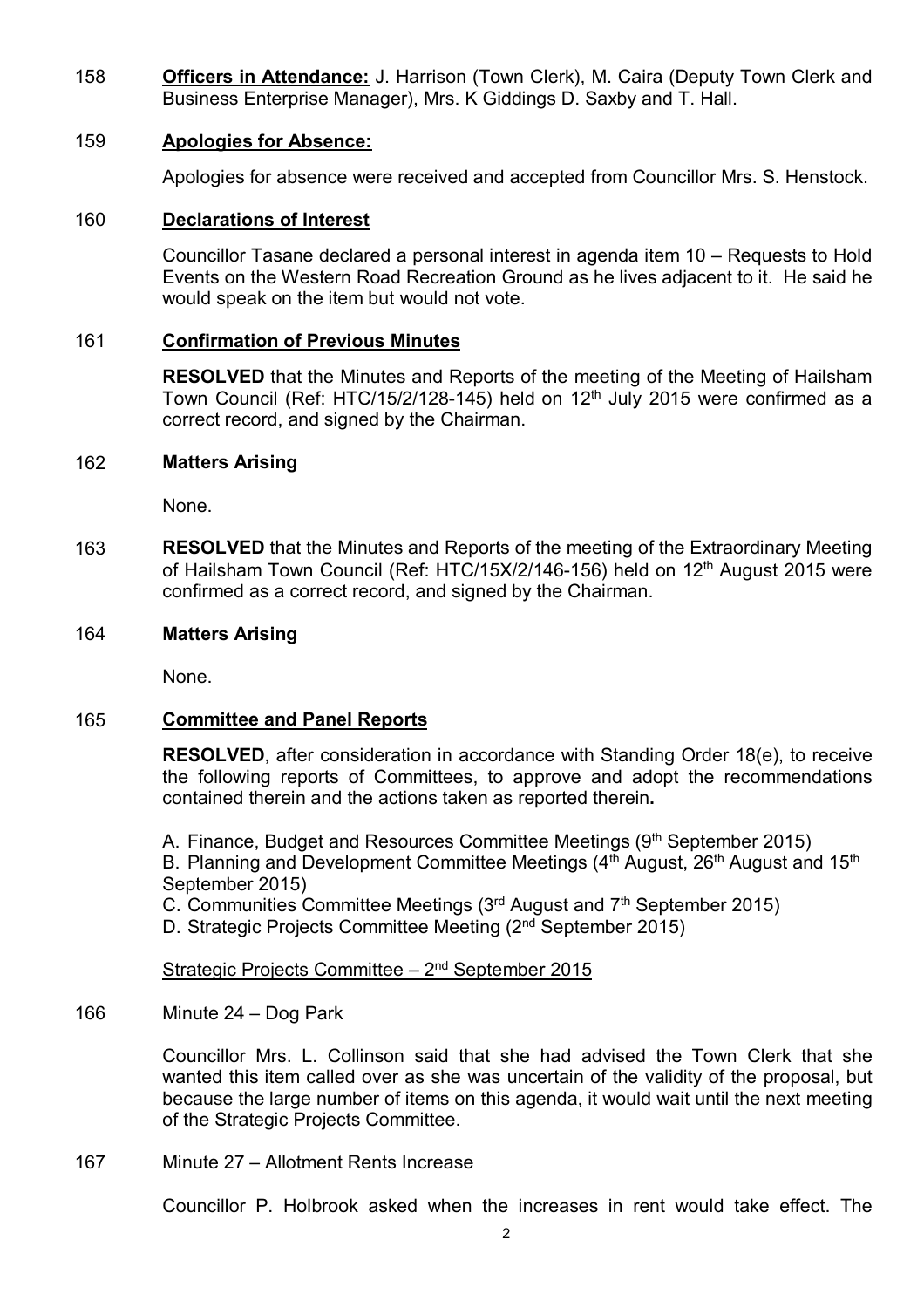Allotments Officer, Mrs. Giddings said that it would be from 1st October 2015.

#### 168 Minute 28 – Minibus Repairs

Councillor Berry asked what arrangements were in place for transport for the Friday Night Project now that the minibus could not be used.

The Town Clerk said that the majority of activities were at Knockhatch and parents took and picked up their children. The Group Leader also often had access to the Hailsham Community College minibus.

#### **Delegation of Authority to Spend Project Funds**

- 169.1 The Town Clerk said that this item had been held over from the last meeting and referred members to the officer's report circulated with the agenda.
- 169.2 Councillor Soane said that this appeared to be a very convoluted scheme but was prepared to support it as it allows scrutiny by all members.
- 169.3 Councillor Mrs. L. Collinson said that she opposed the proposal at the last meeting but would now support it.
- 169.4 Councillor N. Collinson said he agreed with the officer's report.
- 169.5 Councillor Berry said he would support the officer's report if it was for a trial period.

The Chairman said that the trial period would run until the next Annual Meeting where it would be reviewed and possibly extended.

169.6 **RESOLVED** that the Communities Committee (or whichever committee or committees are appointed in the future with similar terms of reference) is asked to submit plans to full council detailing what they wish to implement and what they will spend on the Festivities and Events budget and the Revitalisation budget for the following municipal year. These plans are subject to approval by full council and once finally agreed, the committee will have delegated authority to implement these plans without reference back to full council.

> This will work on a rolling annual schedule, with two plan submission dates and a September 'six months progress' report back to council as detailed in the officer's report circulated with the agenda and as Appendix HTC/15/3/169A to these minutes.

169.7 Councillor P. Holbrook requested that his abstention from voting be recorded.

#### **Motion to153**

170.1 To consider the following motion as submitted to the Town Clerk in accordance with Standing Order 2 by Councillor M. Laxton who proposes:

> "*That the Town Council provides two additional benches in the High Street in close proximity to the Bus Stop. Having observed the amount of individuals who have mobility issues and are forced to stand whilst awaiting late buses with very limited spaces to sit. I am sure this will assist our ageing population. It will also compliment the refurbished high street in 2016".*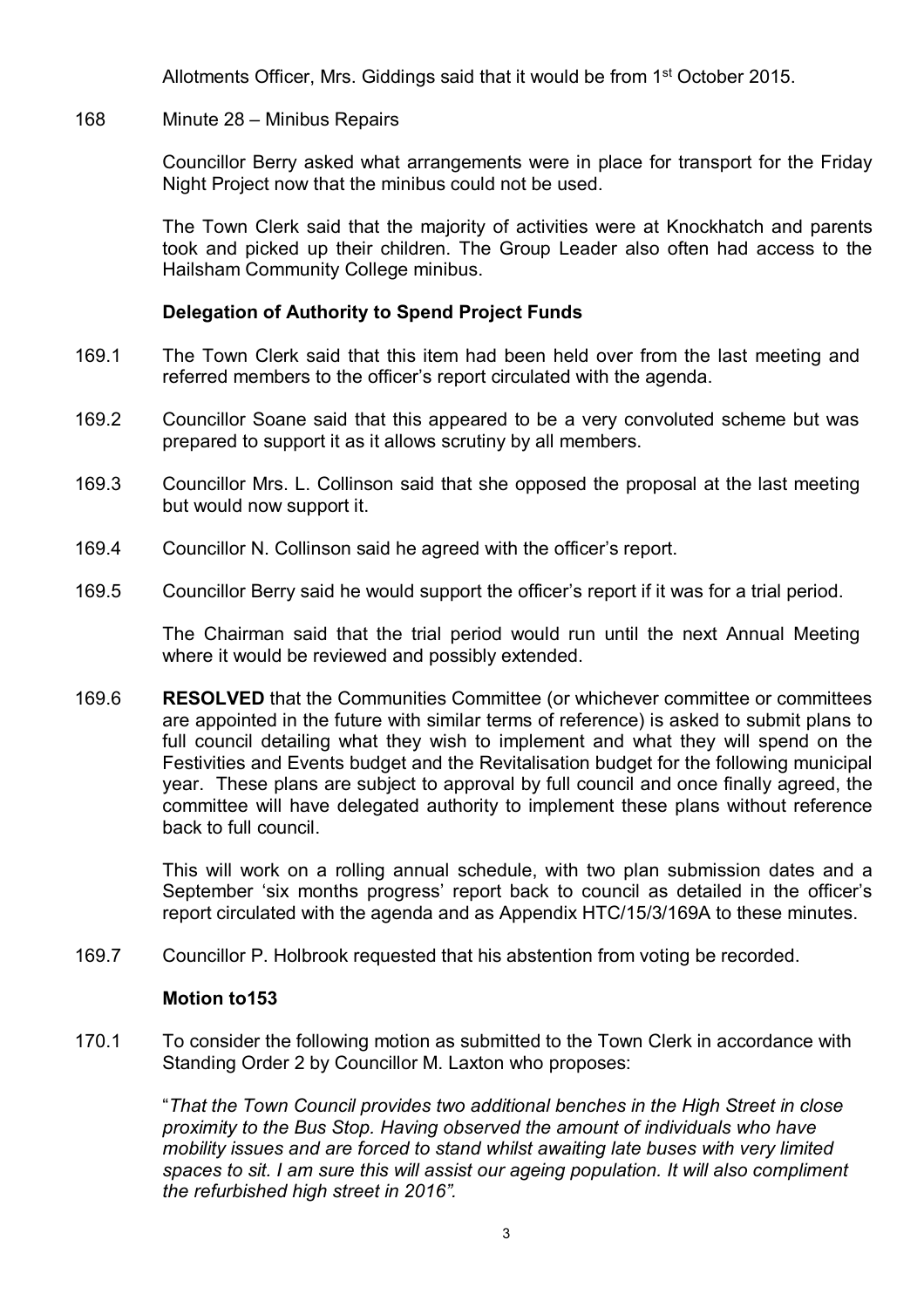This proposal was seconded by Councillor Soane.

- 170.2 Councillor Mrs. Laxton stated that she had conducted a survey of users of the late night bus service into Eastboune and there was a clear need for additional benches in the bus stop vicinity.
- 170.3 Councillor N. Collinson said that he agreed with the motion in principle but that the timing was wrong as the High Street was to be revamped in February 2016. He proposed an amendment to the motion referring to the Special Projects Committee.
- 170.4 On this amendment being put to the vote, it was carried by 18 votes to 1 with 2 abstentions.
- 170.5 **RESOLVED** that the Town Council provides two additional benches in the High Street in close proximity to the Bus Stop and that the detail of the positioning is delegated to the Strategic Projects Committee.

#### **Motion 154**

171.1 To consider the following motion as submitted to the Town Clerk in accordance with Standing Order 2 by Councillor P. Soane who proposes:

> *"That this council convenes an emergency extraordinary meeting to debate and answer the following:*

*In consideration of Wealden DC, issues and options preference for South Wealden. Is it possible that Hailsham can grow in a planned way over the period 2015-2037, that it can double in size, whilst fulfilling the demands of 'sustainable development' as detailed in NPPF?"*

The Proposal was seconded by Councillor Mrs. M. Laxton.

171.2 Councillor Soane said that the proposed development of the Town will be the biggest thing this Council will deal with in the foreseeable future.

> This Council should show leadership and send out a clear message about what it believes. It needs to shape a response to Wealden District Council. His personal view was that Wealden District Council is rushing this through and that the consultation period is far too short, and that it should be extended.

> Councillor Soane said along with his proposed meeting of Hailsham Town Council a public meeting with officers and councillors of Wealden District Council should be requested along the lines of Mr. Hinton's letter as read out in the public's address to Council.

- 171.3 Councillor N. Collinson said that Councillor Soane's motion had a lot to recommend it, and pointed out that all Council meetings are held in public.
- 171.4 Councillor Puttick pointed out that if the Chairman rejected a request for an emergency meeting of the Council, under Standing Orders it was open to any two councillors to call such a meeting.
- 171.5 The Chairman said that this would not be necessary as he was prepared to agree to Councillor Soane's request for an extraordinary Council meeting. He asked the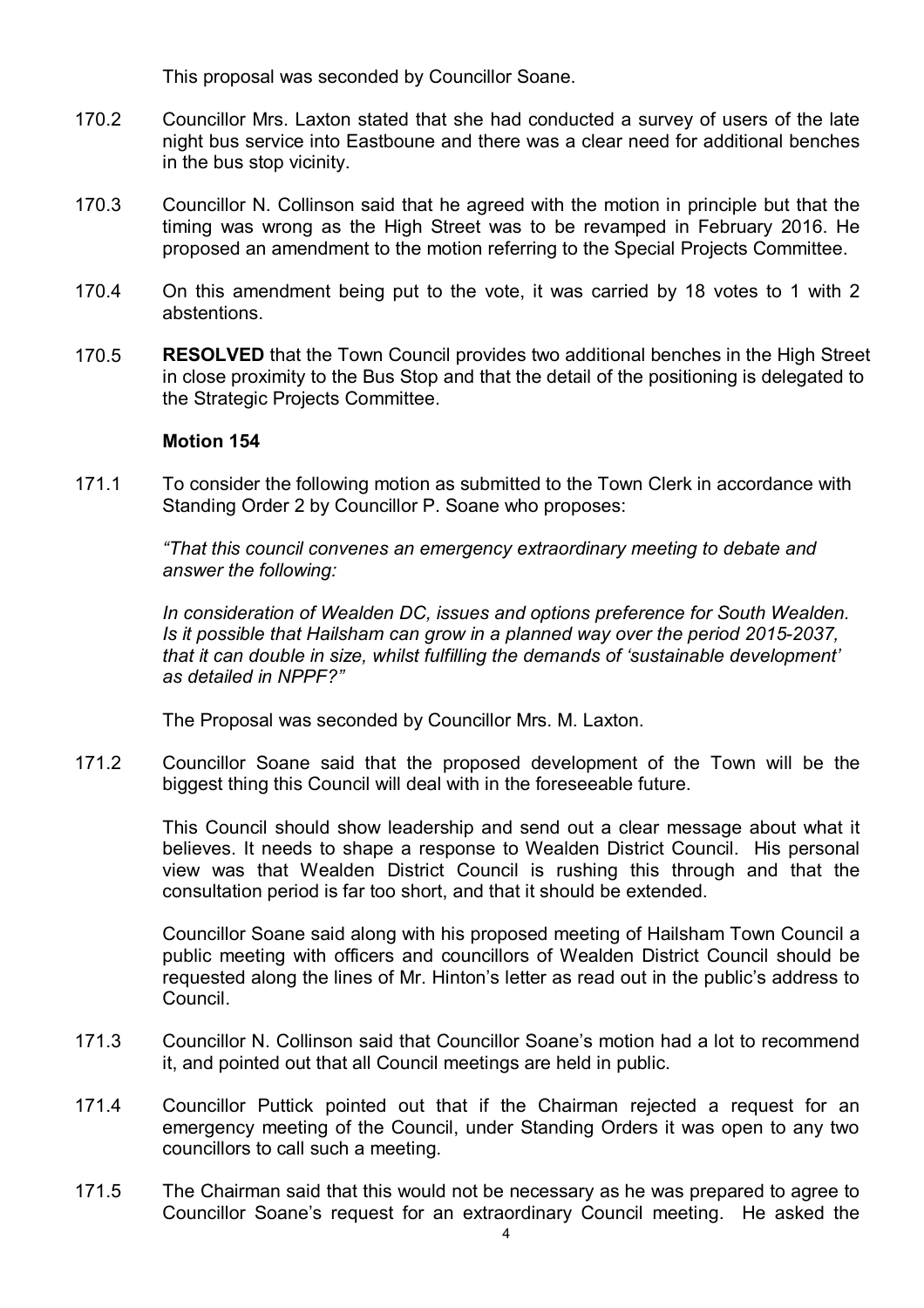Town Clerk to investigate venues to allow a large number of members of the public to attend.

- 171.6 Councillor Laxton suggested contacting Hailsham Community College as they had a hall large enough.
- 171.7 **RESOLVED** to call an extraordinary meeting of Hailsham Town Council to discuss the redevelopment of Hailsham as soon as possible in a venue to be decided and to ask Wealden District Council to send officers to it; and to write to Wealden District Council asking them to host a public meeting to discuss their plans.

# **Motion 155**

172.1 To consider the following motion as submitted to the Town Clerk in accordance with Standing Order 2 by Councillor N. Collinson who proposes:

> *"That this council Agrees that In the light of the number of future new housing demanded by the government in the South of England, the Hailsham Town Council will work co-operatively with Wealden District Council and other service providers to ensure that the infrastructure to support such new housing comes either before or in parallel with the development.*

*That this Council request that the Wealden Council agrees to and pays for a jointly developed Area Action Plan for the Hailsham Area to advance plan the required infrastructure.*

*That this council requests Wealden district Council to establish a Revolving Infrastructure Fund for the Hailsham Area to ensure that the agreed infrastructure can be developed either before or as development begins".*

The proposal was seconded by Councillor N. Coltman.

- 172.2 Councillor N. Collinson said that passing this motion and adopting an Area Action Plan was the best was way of achieving the necessary infrastructure needed.
- 173.3 Councillor Puttick said that at the meeting of Hailsham Town Council it was resolved that a Neighbourhood Plan be formulated; this is what the public wanted, not an Area Action Plan.

The Chairman said that the resolution for a Neighbourhood Plan was extant.

- 173.4 Councillor Soane said that he disagreed with everything said in support of this motion. An Area Action Plan is premature and unnecessary. A Neighbourhood Plan allows local people to shape the future, not Wealden District Council.
- 173.5 Councillor Mrs. Laxton said that the Council should proceed with the Neighbourhood Plan until the consultation period finishes.
- 173.6 Councillor N. Collinson said that a Neighbourhood Plan would not deal with the major things that need addressing such as roads and hospitals.
- 173.7 Councillor Ms O'Rawe proposed that the question be put on Motion 155. This was seconded by the Chairman.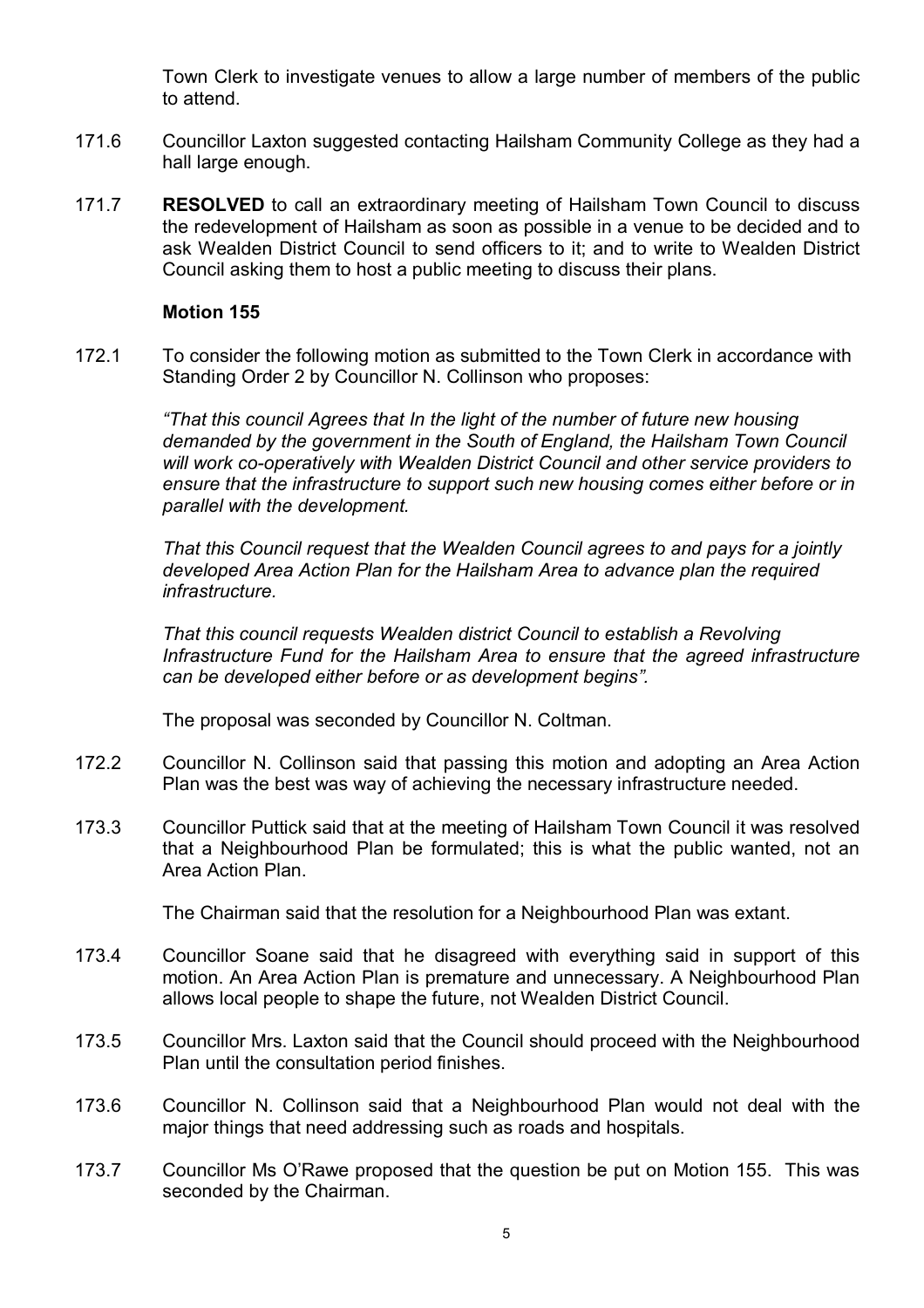On being put to the vote this was carried by 14 votes to 7 and the meeting proceeded to the substantive motion.

173.8 **RESOLVED** that this council Agrees that In the light of the number of future new housing demanded by the government in the South of England, the Hailsham Town Council will work co-operatively with Wealden District Council and other service providers to ensure that the infrastructure to support such new housing comes either before or in parallel with the development.

> That this Council request that the Wealden Council agrees to and pays for a jointly developed Area Action Plan for the Hailsham Area to advance plan the required infrastructure.

That this council requests Wealden district Council to establish a Revolving Infrastructure Fund for the Hailsham Area to ensure that the agreed infrastructure can be developed either before or as development begins.

- 173.9 This carried by 12 votes to 7 with 4 abstentions
- 173.10 Councillor P. Soane stated that this was a disgraceful decision and it was clear that members of the Conservative party had been whipped into voting for it.

#### **Street Lighting Survey**

- 174.1 The Town Clerk referred members to the officer's report circulated with the agenda. To consider funding a survey of Hailsham Town Council's Street Lights which are over 20 years old, to be commissioned by East Sussex County Council and undertaken by East Sussex County Council appointed contractors.
- 174.2 **RESOLVED** to fund the survey of the Town Council's street light columns at a cost of £3050 to be taken from the Council's Community Contingency Fund.

#### **Requests to Hold Events on the Western Road Recreation Ground**

- 175.1 The Town Clerk reported that he had received two requests to hold events on the Western Road Recreation Ground. The first is from Hailsham Free Church for an event to be held on the later afternoon of Sunday 13<sup>th</sup> December 2015 and the second is from Demelza for an event to be held on Friday 10<sup>th</sup> June 2016.
- 175.2 Councillor Tasane spoke against the proposal because of the noise to nearby residents.
- 175.3 There was concern about the lack of toilet facilities for the events. It was reported, however, that Hailsham Free Church would allow the event goers to use their toilets.
- 175.4 **RESOLVED** to agree to the requests from Hailsham Free Church and Demelza to use the Western Road Recreation Ground for their events.

#### **"Hailsham Hero" Community Award**

- 176.1 The Chairman thanked Councillors P. Holbrook and Ms O'Rawe for their work on this project.
- 176.2 **RESOLVED** to adopt the recommendations contained in the officer's report as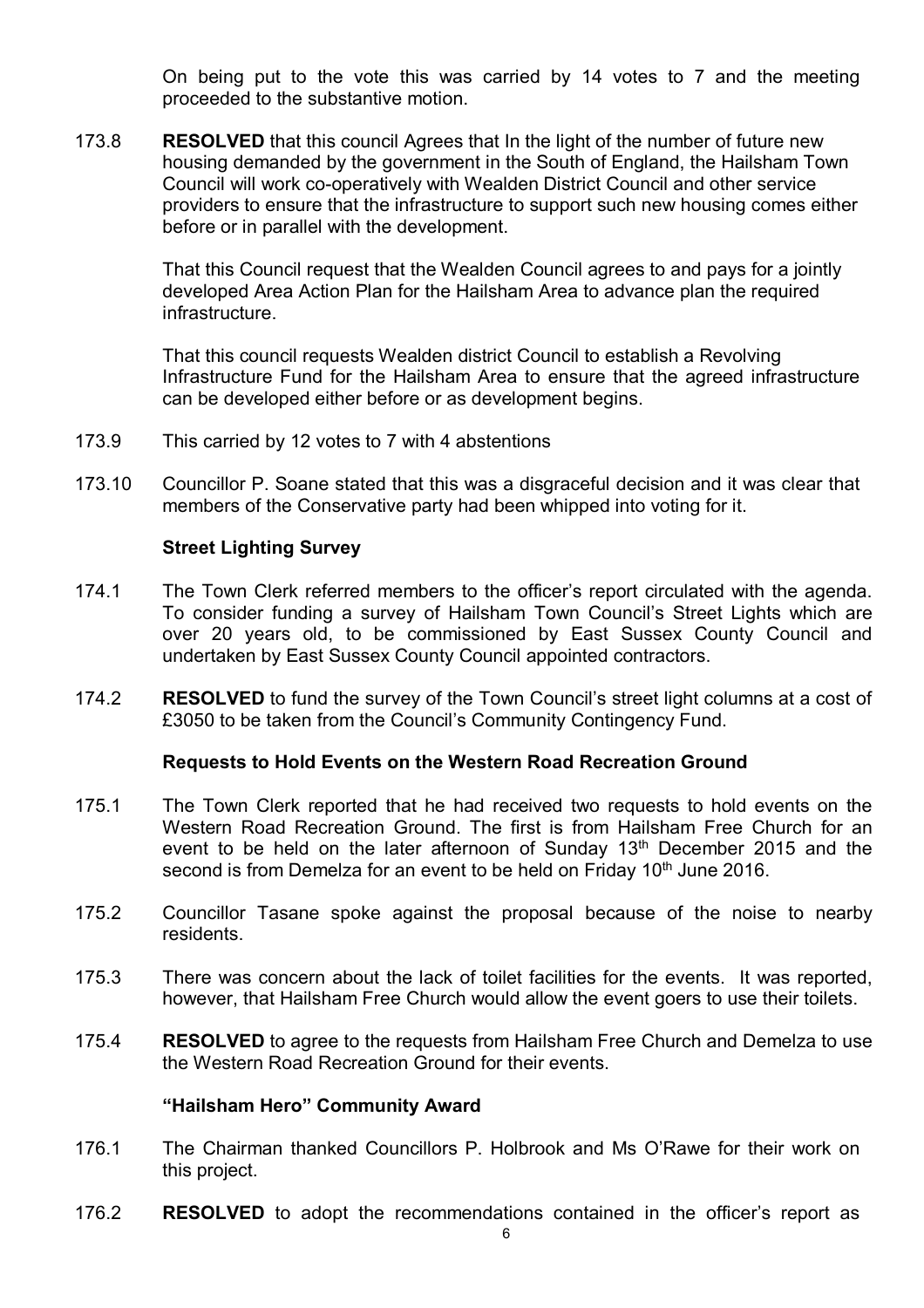circulated with the agenda and as Appendix HTC/15/3/176A to these minutes; and that the initial funding for the scheme comes from the Mayoral allowance and that it is referred to the Communities Committee for future years.

# **East Sussex Healthcare NHS Trust**

177 **RESOLVED** to note the reply received from the East Sussex Healthcare NHS Trust as contained in the officer's report as circulated with the agenda and as Appendix HTC/15/3/177A to these minutes.

#### **Wealden Citizens Advice – Trustee Board**

- 178.1 Members were asked to consider a request from Wealden Citizens Advice for a nominee from Hailsham Town Council to sit on the Wealden Citizens Advice Trustee Board.
- 178.2 **RESOLVED** to nominate Councillor Mrs Van Der Geyten as the Hailsham Town Council nominee to sit on the Wealden Citizens Advice Trustee Board.

#### **Confidential Business**

179 To resolve that due to the special and confidential nature of the business about to be transacted and possible disclosure of personal or legal information not in the public interest at the present time, the following items of business be transacted following the temporary exclusion of members of the Public and Press, in accordance with the Council's Standing Order No. 1 (e)

> Agenda Items 15: Request from Persimmon Homes Agenda Item 16: Tree Management

The reason for exclusion for both agenda items is:

(b) terms of tenders, and proposals and counter-proposals in negotiations for contracts;

Following those agenda items the meeting will no longer be under confidential business.

# **Request from Persimmon Homes**

- 180.1 Councillor Puttick updated the meeting on negotiations with Persimmon Homes regarding the removal of a covenant on land at Battle Road.
- 180.2 **RESOLVED** to note the report on negotiations with Persimmon Homes regarding the removal of a covenant on land at Battle Road.

#### **Tree Management**

181.1 The Town Clerk referred members to the officer's report circulated with the agenda.

> They were asked to consider funding and commissioning a project to survey the town council's tree stock and enhance its ability to pro-actively manage its tree stock and the required budget